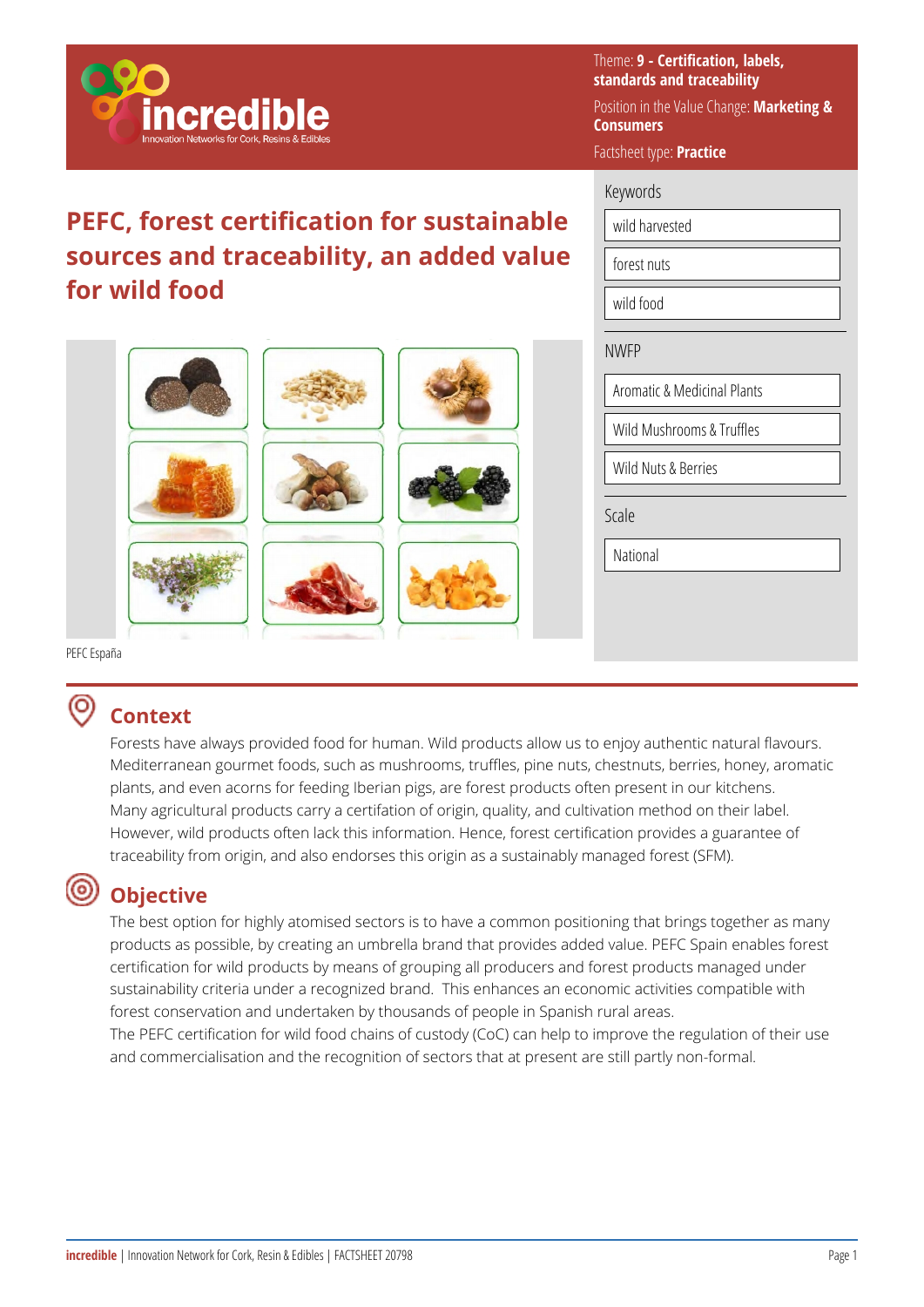# **Results**

In Spain, the first PEFC certificate in the agri-food sector was for cork stoppers in high quality wines used as a differentiating element, adding value and prestige to the product. The next was for one of the star products of our pantry: the Iberian ham. Today we can find ham and tenderloin from internationally renowned brands that guarantee the well-being of the pigs and the care of the land. The first truffles PEFC certified in chain of custody can be found in Ribagorza county. El Bierzo offers PEFC certified chestnuts through the *Network of Sustainable Groves*. The demand for certified honey is already a reality, this being one of the products expected to have certified origin and a label which confirms its traceability and the care of the forests in which it is produced.

### **Recommendations**

PEFC makes forest certification accessible to forest owners and managers through regional or group certificates. More than 38,860 forest owners and managers are PEFC certified, attesting the responsible management of 2,300,000 ha in Spain.

Certification is a key tool to improve marketing, communicating both to the consumer and to society the commitment to forest conservation. Hence, chain of custody certification from the forest to the consumer is essential. Moreover, it constitutes a guarantee for the Spanish products versus imports from third countries. In order to structure the sector and improve competitiveness, a joint marketing strategy must be articulated under the same brand to increase the market penetration quota.

## **Impacts and weaknesses**

Greater promotion of wild products is needed and more companies must be certified in chain of custody, overcoming the various difficulties. For small businesses certification can mean an administrative burden and extra costs, while large processing companies may have greater difficulty in securely sourcing certified products. The main interest in the brand for big companies is a way of communicating to consumers their social and environmental commitment, so they would certify the Chain of Custody, but they require sufficient suppliers of certified wild products.

Certification of sustainable forest management is not compatible with the informal or 'underground' economy.

### **Future developments**

Certification of wild foods through the PEFC label may lead to society perceiving forests in a different way, through fashionable activities such as culinary arts. Recognition by the consumer must be a reward for the efforts of producers, collectors, processors, and retailers. The commitment of forest owners to the future of forests needs institutional, regulatory, and societal support to maintain biodiversity, fight climate change and ultimately preserve, through adaptive forestry, allthe assets and ecosystem services that forests provide to the planet.



PEFC España